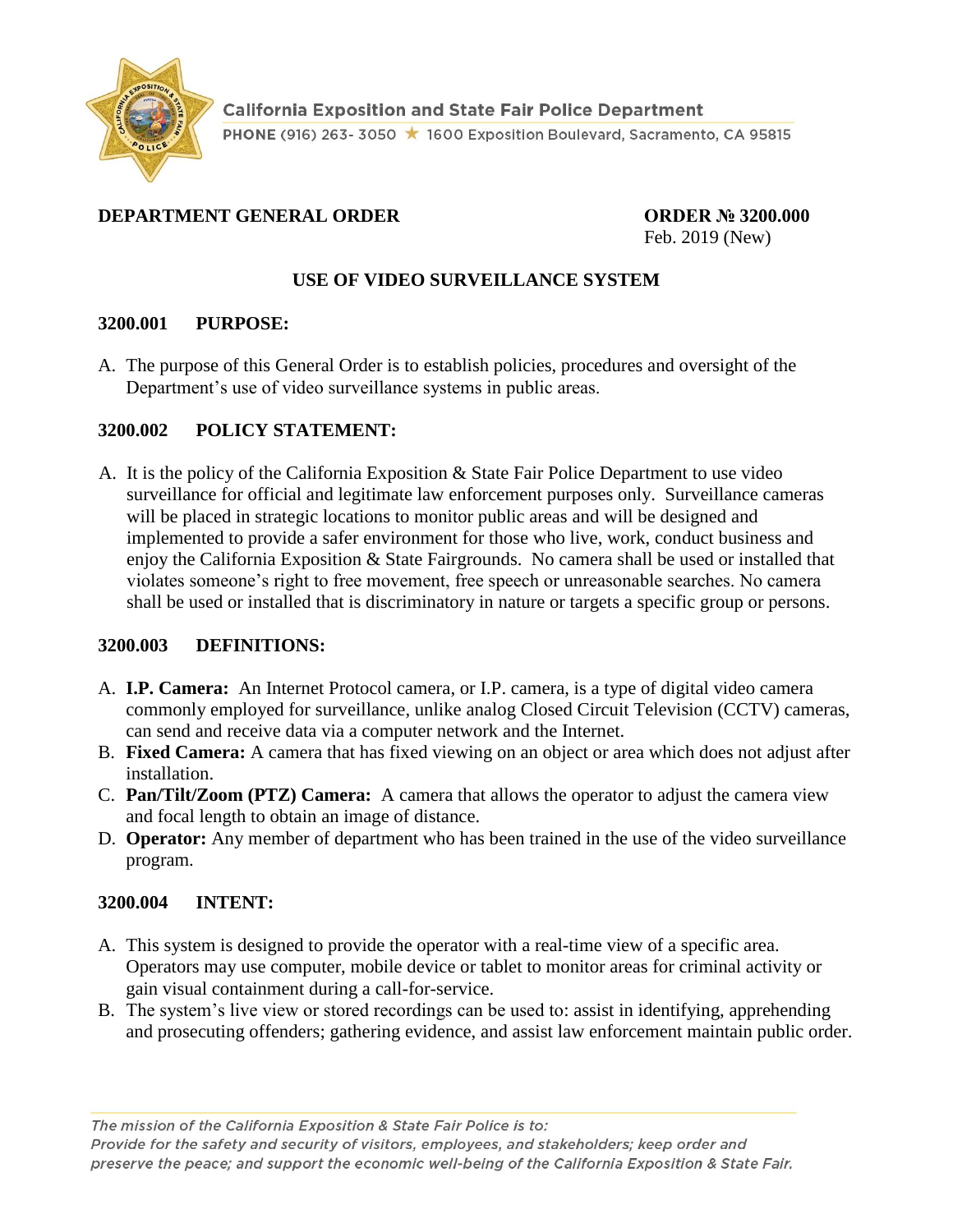California Exposition and State Fair Police Department Department General Order № 3200.000, Use of Video Surveillance System

- C. Access to this system shall be limited to those who have specific, need to know and right to know, and ongoing need to access the system for the purpose of detection, identification, apprehension, (or maintenance of the system), of subjects potentially engaging in criminal activity and have a nexus to public safety or emergency response.
- D. For the purposes of this order, staff not assigned to the police department will be granted access as long as the following criteria have been met:
	- 1. The employee has the approval of the Chief of Police.
	- 2. The employee uses the system in accordance with this policy.
	- 3. The employee, when utilizing live monitoring, immediately notifies the police department of any activity that violates the facility code of conduct or violation of law.
- E. The General Manager, Chief Deputy General Manager, or Deputy General Managers, of the California Exposition and State Fair may access to the system.
- F. Cameras shall not be used for personal use, personal gain, or personal recording.

# **3200.005 PROHIBITED ACTIVITY:**

- A. Use of the system shall not be used to invade the privacy of individuals or to peer into private areas or areas with an expectation of privacy.
- B. No operator shall use this system to casually monitor individuals based on race, gender, ethnicity, sexual orientation, disability or religious preference.
	- 1. Operators shall make specific observations of individuals based on articulable reasonable suspicion that a person may be involved in criminal activity, a call-for-service, or violation of the California Exposition and State Fair's Code of Conduct.

# **3200.006 DESIGN:**

- A. Whenever possible, cameras should be I.P. based. There is no specific brand of camera. Cameras should have an optional Open Network Video Interface Forum (ONVIF) protocol which will be used to load the video feed into the server
	- 1. Currently, the police department primarily the GeoVision software for video monitoring, storage, and retrieval.
- B. The system is designed to store video for a minimum of 180 days.
	- 1. The primary storage servers should be housed at the lower police station and secured from public access.

# **3200.007 INSTALLATION:**

- A. Cameras should be placed in areas of strategic importance such as areas with high levels of callsfor-service or criminal activity.
- B. Cameras can also be installed in areas of importance such as public memorials, high target buildings or areas, or other areas where the safety and security of the area can be better served with live or recorded monitoring.
- C. Portable cameras can be installed in other areas with approval by the Chief of Police.
- D. Cameras should be installed in area, based on upon prior experience and risk management, in those areas deemed necessary.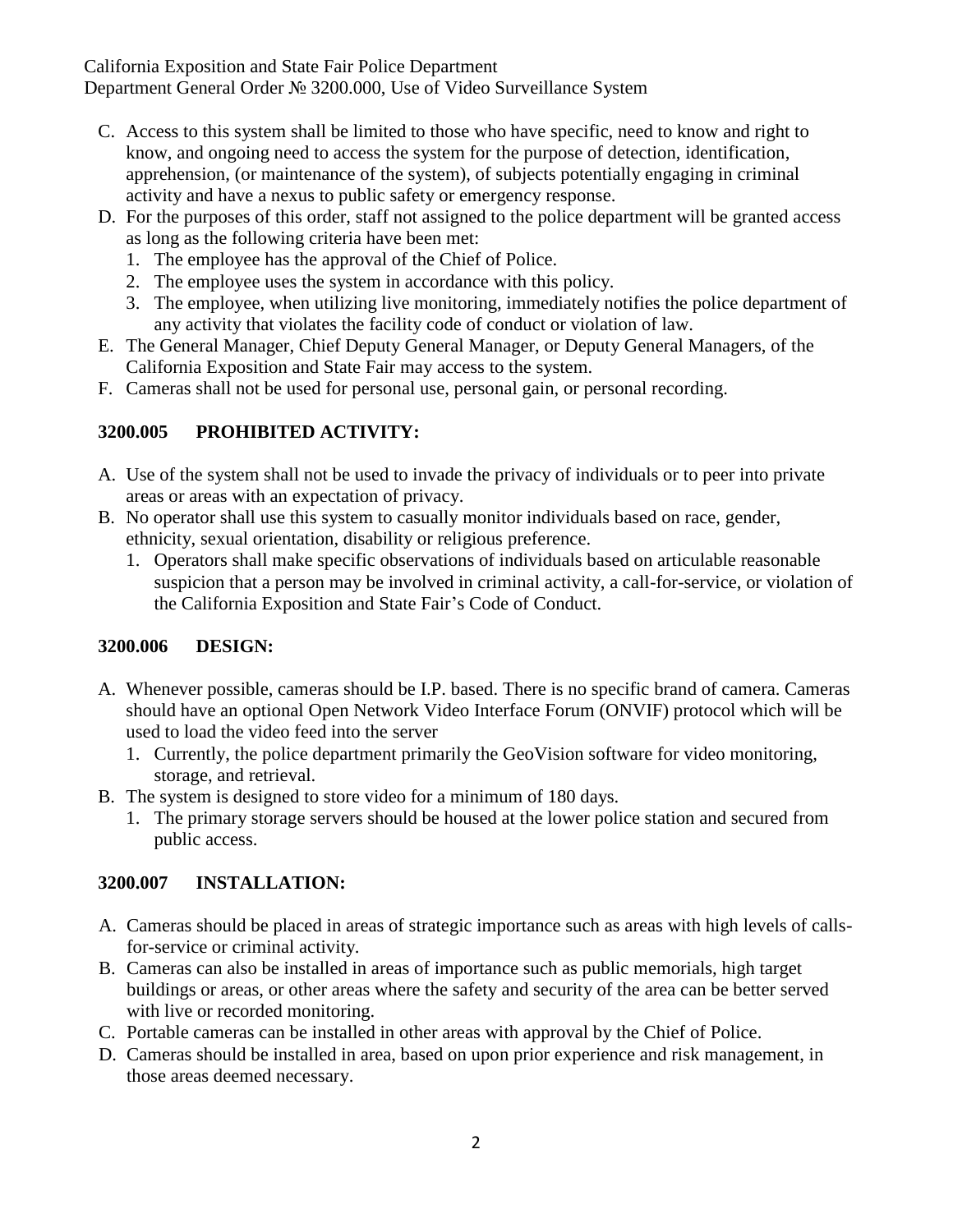### **3200.008 TRAINING:**

- A. All operators shall undergo training prior to given access to the system with capabilities of live or recorded video. Training shall include:
	- 1. Policy and legal updates.
	- 2. Instructions on how to log into the recording servers.
	- 3. Use of command or control center software.
	- 4. Live monitoring:
	- 5. Review of recorded video
	- 6. Downloading of video
	- 7. Booking of video evidence

### **3200.009 PASSWORDS:**

- A. A password shall only be issued after completion of training.
- B. Operators shall not share their passwords with anyone.

## **3200.010 LIVE MONITORING:**

- A. Servers shall be equipped with remote live monitoring capabilities. To accomplish this, cameras can connect to the servers through internet modems, facility wireless networks, hardline cable or fiber, point-to-point, point-to-multi-point, or any other internet service that provides direct access to the cameras.
- B. Operators can adjust the cameras to gain a more effective view of the area as long as it does not violate any provision of this policy.
- C. Operators should use the system to assist officers in identifying and apprehending individuals.
- D. Operators should use the system to gather evidence for criminal and civil court.
- E. Operators should monitor public areas for pedestrian and vehicle traffic that are suspicious in nature.

## **3200.011 PAN/TILT/ZOOM (PTZ) CAMERAS:**

- A. PTZ cameras shall only be used to monitor individuals who are involved in suspected criminal activity, suspicious activity, during calls-for-service, or violation of California Exposition and State Fair's Code of Conduct.
- B. Operators shall protect the public's right to privacy and not direct a PTZ camera into view or a private area, residence or other areas where reasonable expectations of privacy exist.

## **3200.012 RECORDED VIDEO:**

- A. Video from the servers that lack evidentiary or other documented value will be stored for a period of no less than 180 days.
	- 1. Video will be stored locally and will be configured to automatically record over stored video.
	- 2. Every effort should be made to have enough storage available to hold video for 180 days. Systems that do not provide this ability may:
		- a. Reduce the frame rate of the camera to achieve the 180 day requirement.
		- b. Switched from continual recording to motion recording.